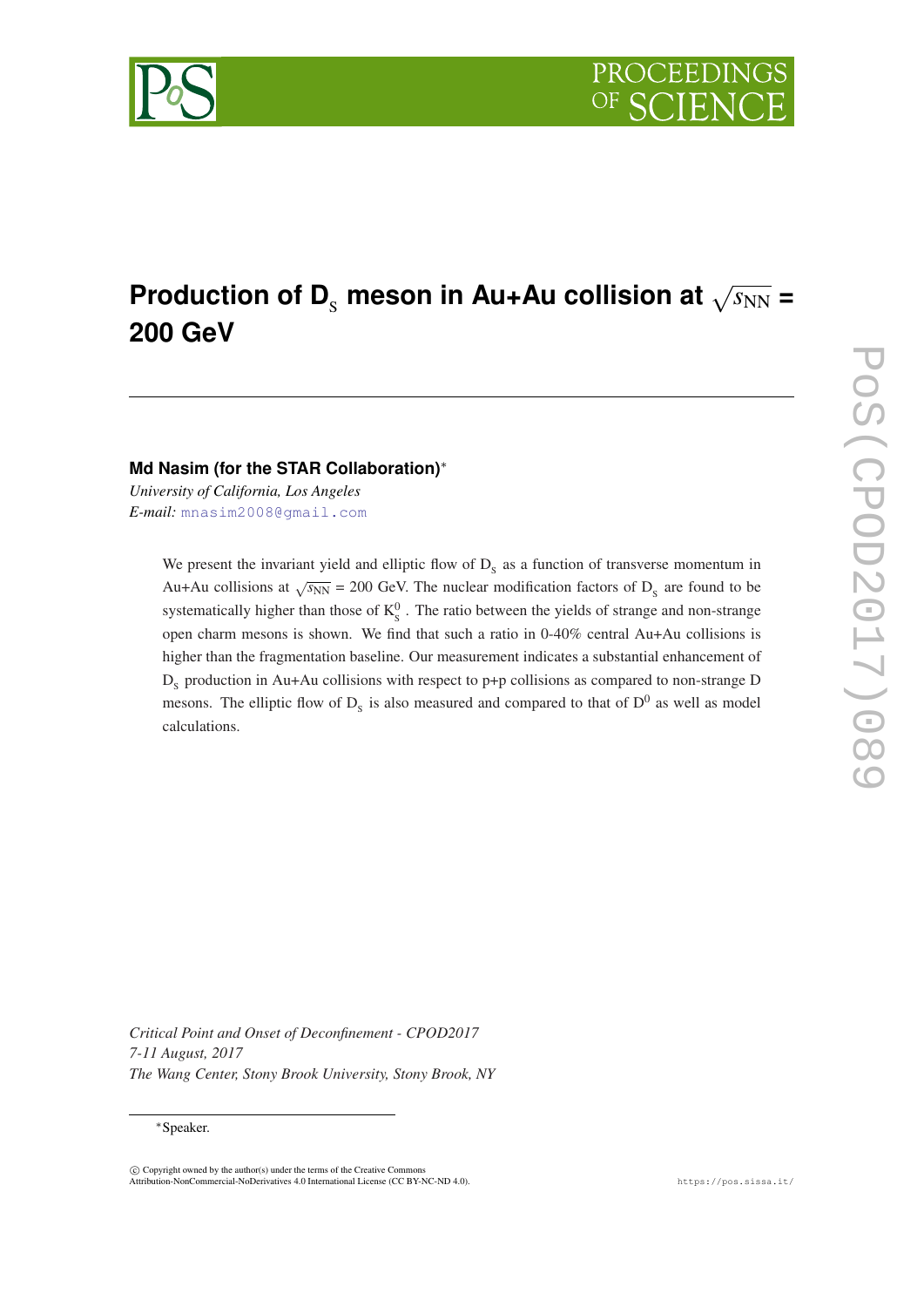# 1. Introduction

The primary purpose of relativistic heavy-ion collisions at the Relativistic Heavy Ion Collider (RHIC) is to create the QCD matter under high temperature and high density - Quark-Gluon Plasma (QGP), and study its properties. Due to their large masses, heavy quarks are produced on a short time scale in hard partonic scatterings during the early stages of the nucleus-nucleus collisions and the probability of thermal production in the QGP phase is expected to be small. Therefore, they are considered a good probe for studying the QGP. Among all the open charm mesons, the charmstrange meson,  $D_s$ , is particularly sensitive to the charm quark hadronization in the hot nuclear medium because of its unique valence quark composition. Theoretical calculations predict that the production of  $D_s$  can be influenced by the charm-quark recombination with strange quarks whose production is enhanced in the deconfined matter  $[1]$  $[1]$  $[1]$ . Like multi-strange hadrons,  $D_s$  mesons have smaller hadronic interaction cross-sections compared to the non-strange D mesons and are expected to freeze out early. Therefore, the elliptic flow  $(v_2)$  of  $D_s$  is considered a better measure of the partonic contribution to the charm hadron  $v_2$  than that of  $D^0$  or  $D^{\pm}$ . The Heavy Flavor Tracker (HFT) at STAR provides an opportunity for  $D_s$  measurements by reconstructing displaced decay vertices.

# 2. Data set and analysis details

The results presented here are based on an analysis of about 900 million minimum bias events taken during the 2014 Au+Au run at  $\sqrt{s_{NN}}$  = 200 GeV. The Time Projection Chamber (TPC) and the Time-of-Flight (TOF) detectors, both with full azimuthal coverage, are used for particle identification in the central rapidity (y) region ( $|y| < 1.0$ ). The HFT detector is used to reconstruct the decay vertices. It is made of three layers, named as PiXeL detector (PXL), Intermediate Silicon Tracker (IST) and Silicon Strip Detector (SSD). A state-of-the-art thin Monolithic Active Pixel Sensors (MAPS) technology has been used in the PXL. There are two layers of the MAPS in the PXL, which are placed at radii of 2.8 and 8 cm from the centre of the beam pipe, respectively. The track pointing resolution of the HFT detector is about 46  $\mu$ m for 750 MeV/c kaons. We reconstruct D<sub>s</sub> through the decay channel,  $D_s^{\pm} \longrightarrow \phi$  ( $\phi \longrightarrow K^+ + K^- + \pi^{\pm}$ . Topological and kinematic cuts are applied to reduce the combinatorial background. The wrong-sign method is used to estimate the combinatorial background. A first order polynomial function is then used to describe the residual background and a Gaussian function for the signal peak after subtraction of the combinatorial background, as shown in Fig. [1](#page-2-0).

# 3. Results

The nuclear modification factors ( $R_{AA}$ ) of  $D_s$ , as a function of transverse momentum ( $p_T$ ), for the 0-10% and 10-40% most central Au+Au collisions at  $\sqrt{s_{NN}}$  = [2](#page-2-0)00 GeV are shown in Fig. 2. The cap symbols are the systematic uncertainties and statistical uncertainties are shown by vertical lines. The systematic uncertainties have been evaluated by using different approaches for background subtraction and by varying topological cuts. To obtain the  $R_{AA}$ , the charm quark production crosssection measured in p+p collisions by the STAR experiment [\[2\]](#page-4-0) is used together a fragmentation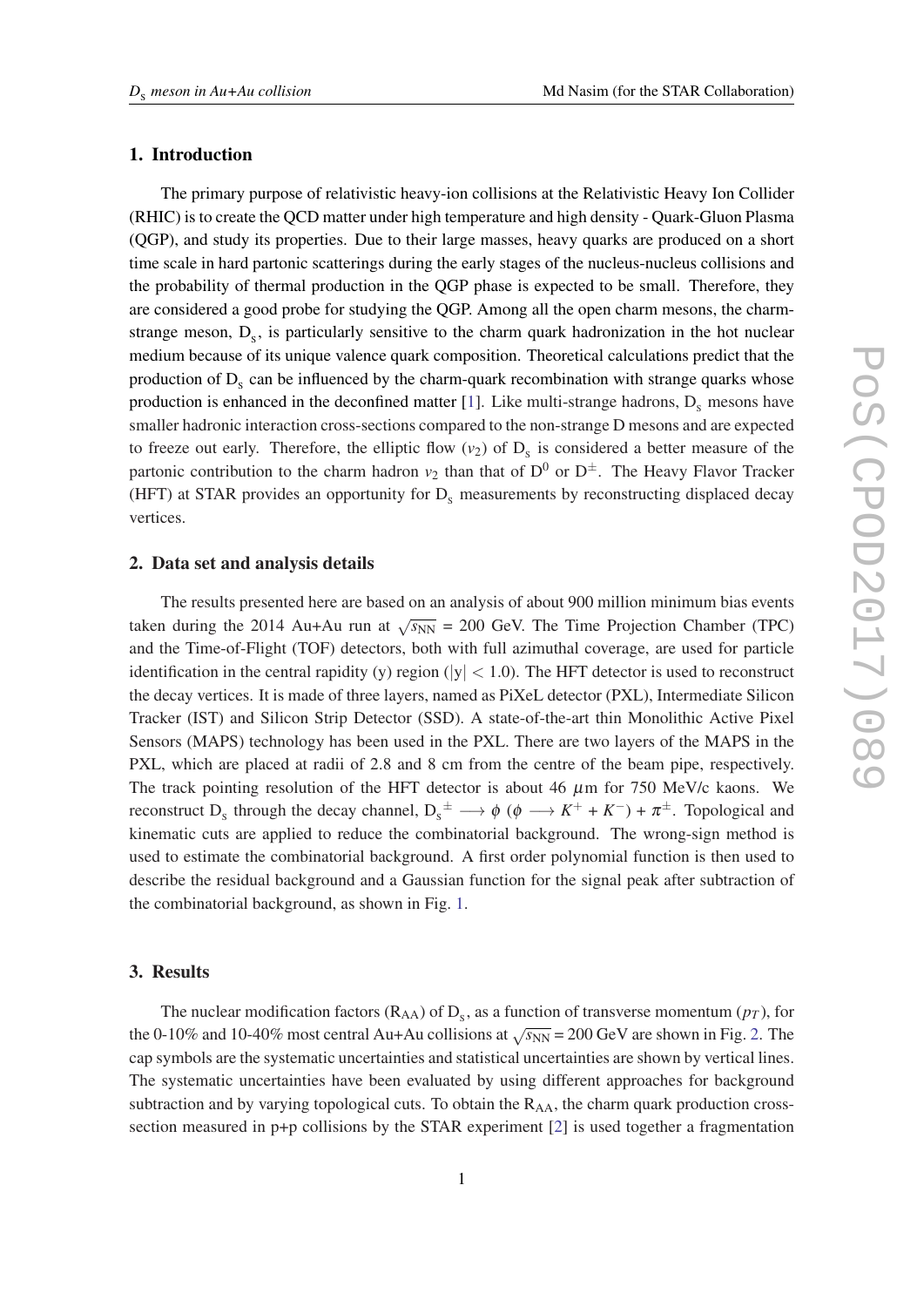<span id="page-2-0"></span>

**Figure 1:** (Color online) The invariant mass distributions of  $K^+K^-\pi$  triplets from Au+Au collisions at  $\sqrt{s_{NN}}$  = 200 GeV for 0-80% centrality, 2.5  $\lt p_T \lt 8.0$  GeV/*c*.

factor  $f_{frag}(c \rightarrow D_s) = 0.079 \pm 0.004$  [\[3\]](#page-4-0). A Levy fit function is used to obtain the  $D_s$  yield in  $p+p$  collisions at corresponding measured  $p_T$  in the Au+Au collisions. Shaded grey bands represent combined statistical and systematic uncertainties from the p+p reference. The  $R_{AA}$  of  $K_s^0$  are also shown in Fig. 2 for 0-12% Au+Au collisions at  $\sqrt{s_{NN}}$  = 200 GeV [\[4\]](#page-4-0). The D<sub>s</sub> R<sub>AA</sub> is found to be systematically higher than those of  $K_S^0$ . The R<sub>AA</sub> of D<sub>s</sub> is consistent with unity at low  $p_T$  (2.5 <  $p_T$ )  $<$  4.0 GeV/c) within large uncertainties. There is an indication of a suppression of high  $p<sub>T</sub>$  (> 5 GeV/c)  $D_s$  w.r.t the p+p reference.



Figure 2: (Color online) The R<sub>AA</sub> of D<sub>s</sub> for 0-10% and 10-40% central Au+Au collisions at  $\sqrt{s_{NN}}$  = 200 GeV. Cap symbols are systematic uncertainties and statistical uncertainties are shown by vertical lines. The  $R_{AA}$  of  $K_s^0$  are shown as black stars for 0-12% Au+Au collisions.

The ratio of  $D_s/D^0$  yields, as a function of  $p_T$ , is shown in Fig. [3.](#page-3-0) To compare with the  $D_s/D^0$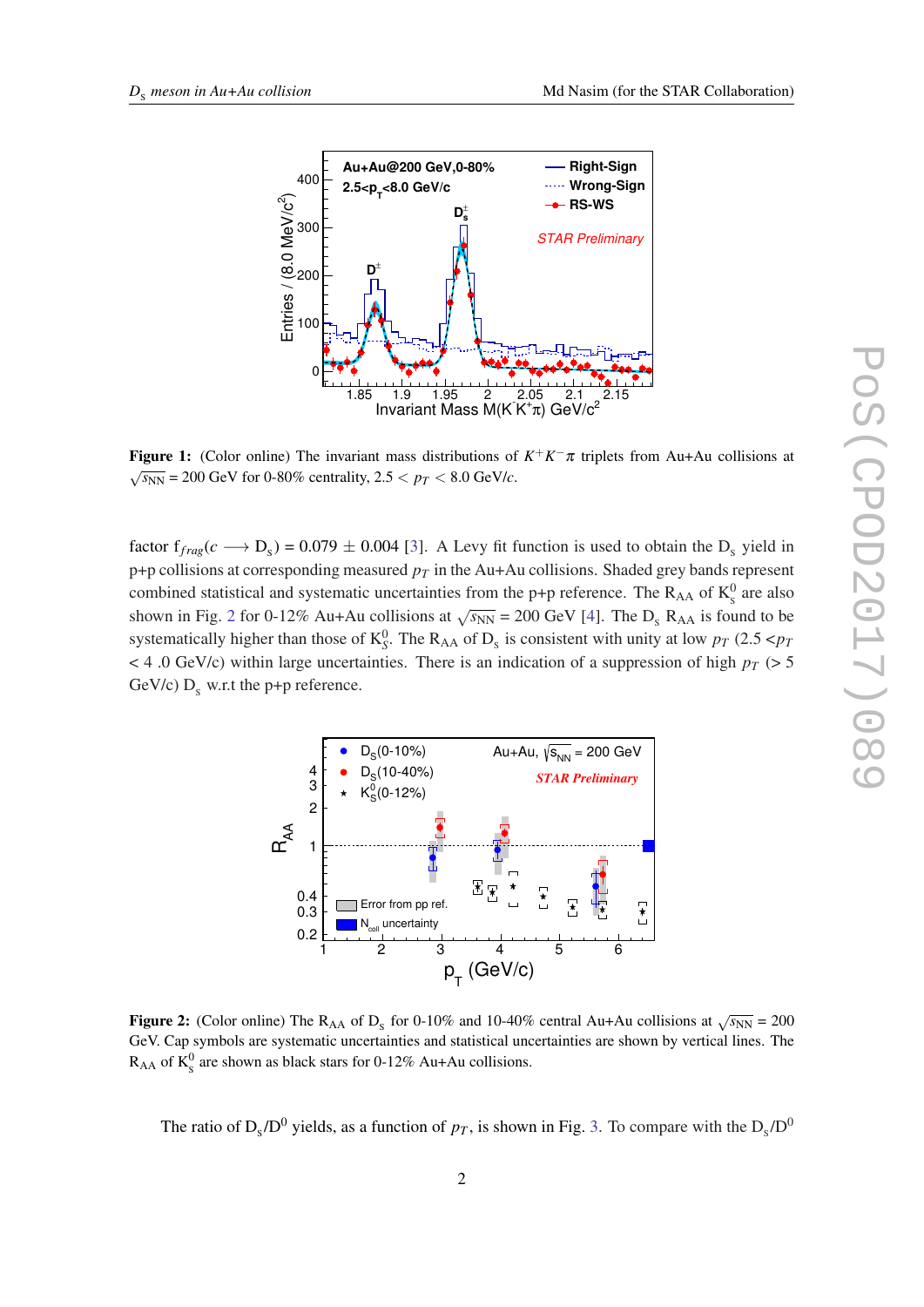<span id="page-3-0"></span>ratio in p+p collisions, we have used the result from the PYTHIA 6.4 Monte Carlo generator [\[5\]](#page-4-0), which is shown as a magenta band. The model prediction for Au+Au collisions by the TAMU group is also shown by the red band [[1](#page-4-0)]. A substantial enhancement in the  $D_s/D^0$  ratio in Au+Au collisions w.r.t. the fragmentation baseline (as well as PYTHIA model) is observed. The TAMU model calculation [[1](#page-4-0)] based on charm quark recombination with enhanced strange quarks also under-predicts data. We have also compared our results with the ALICE measurement in Pb+Pb collisions at 5.02 TeV [[6](#page-4-0)], as shown in the right panel of Fig. 3. The STAR and ALICE results are comparable in the overlapping  $p_T$  range.



Figure 3: (Color online) The ratio of  $D_s/D^0$  yields as a function of  $p_T$  in Au+Au collisions at  $\sqrt{s_{NN}}$  =200 GeV. Yellow band corresponds to the fragmentation baseline. The magenta and red bands (left panel) represent the PYTHIA prediction and TAMU model calculation [\[1\]](#page-4-0), respectively. Results from the ALICE collaboration for Pb+Pb collisions at  $\sqrt{s_{NN}}$  = 5.02 TeV are also shown (right panel). Cap symbols are systematic uncertainties and statistical uncertainties are shown by vertical lines.

The elliptic flow  $(v_2)$ , a measure of the anisotropy in the momentum space, can be used to probe the dynamics of early stages of heavy-ion collisions [\[7\]](#page-4-0). The measured  $D_s$   $v_2$ , as a function of  $p_T$ , in Au+Au collisions at  $\sqrt{s_{NN}}$  = 200 GeV is shown in Fig. [4](#page-4-0). These results are obtained by using the event plane method [[8](#page-4-0), [9](#page-4-0)]. The left panel of Fig. [4](#page-4-0) shows that the  $D_s$   $v_2$  is non-zero and its magnitude is comparable to the  $D^0$   $v_2$ , [[9](#page-4-0)]. However, the statistical uncertainties are still large. The right panel of Fig. [4](#page-4-0) shows a comparison of the  $D_s v_2$  with available model predictions [[1](#page-4-0), [10\]](#page-4-0). Both the AMPT and TAMU models are in agreement with the data within  $1\sigma$  confidence intervals. In the AMPT model calculation, partonic interactions generate  $v_2$  and hadronization is done via Dynamic Coalescence Model [[10\]](#page-4-0), whereas coupling of the charm quarks to the QGP medium and their subsequent recombination with equilibrated strange quarks give rise to the  $v_2$  of  $D_s$  in the TAMU model [[1](#page-4-0)].

# 4. Summary

In summary, we present the nuclear modification factors of  $D_s$ ,  $D_s/D^0$  ratio and elliptic flow of  $D_s$  as a function of transverse momentum in Au+Au collisions at  $\sqrt{s_{NN}}$  = 200 GeV using the data